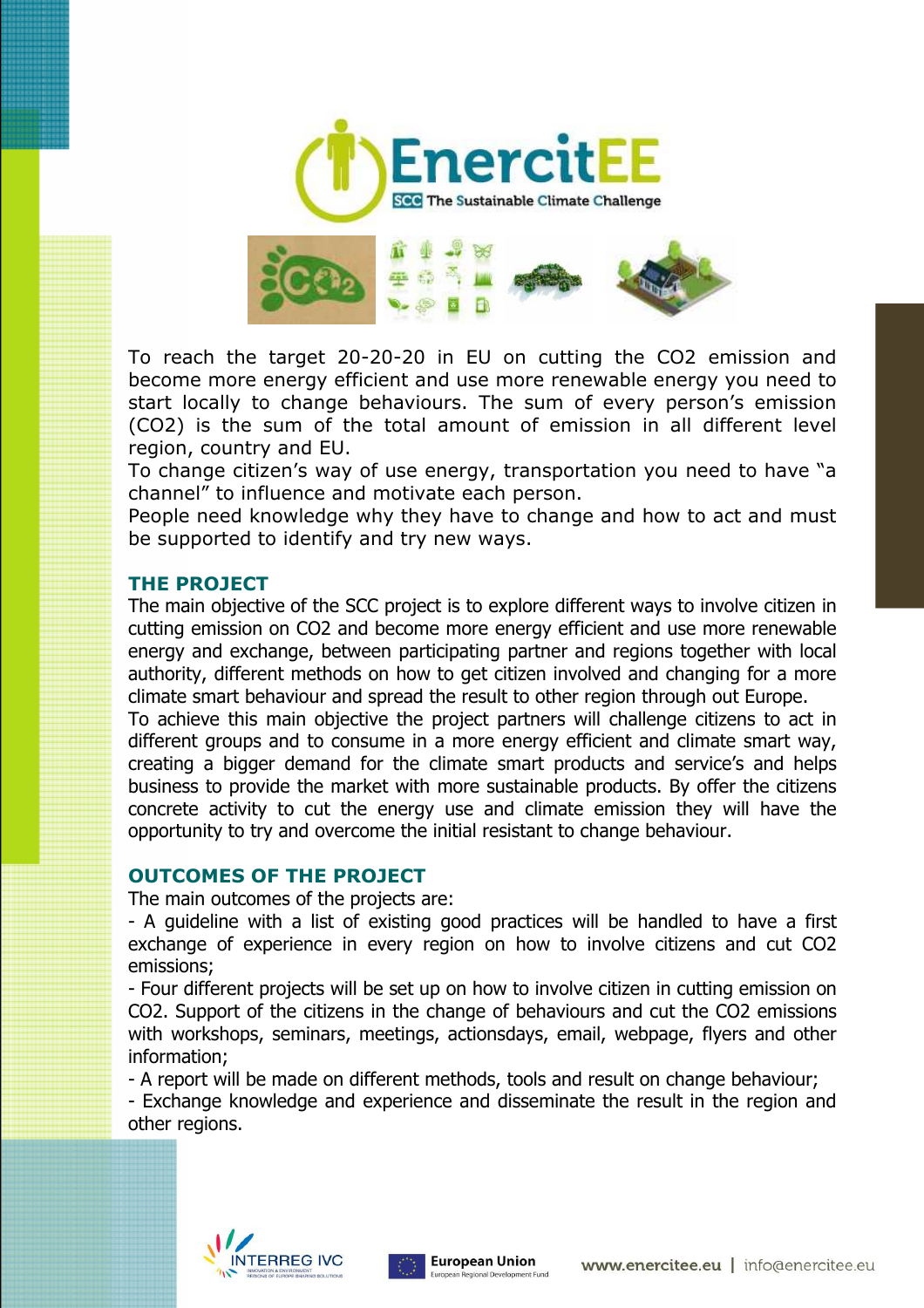#### **SCC PARTNERS**

#### **City of Växjö (co-ordinator), Smaland (Kalmar and Kronoberg)/Blekinge Region - Sweden**

The city of Växjö will work with The County Administrative Board and The Regional Council of Southern Småland to develop the challenge to different organizations and their employees with both EE and CO2 emission cutting. The target is to challenge 3000 employees in different organizations to cut their use of energy and CO2 emissions with 20%. We will also work closely with business to offer climate smart products and services to all challenge citizens. This will also contribute to developing business to offer more climate smart products and services. The project will exchange knowledge and provide the region with new ways to reach local and regional polices in environmental areas. Hopefully it will also show that it's possible to get to more sustainable lifestyle by working in networks together.

*Contact person: Pär Wallin, Email: par.wallin@vaxjo.se*

#### **Prioriterre, Haute-Savoie Region - France**

HSA territory via a close collaboration with local authorities will work with citizens by creating groups of eco consumer. Prioriterre will foster EE criteria (green purchase, EE production criteria) in consumer groups, and will bring information on the EE actors within the local market. More than 300 people will share strategies and methods via information, brochures and workshops and will reach a more sustainable behaviour and improve their quality of life! Thanks to exchange of expert knowledge from energy agency to citizens and to local authorities, we will improve and change citizens consumption behaviour, improve energy and money savings and allow a measurement of implemented actions

*Contact person: Guénaëlle Carton, Email: guenaelle.carton@prioriterre.org* 

#### **Energy and Sustainable Development Agency of Modena (AESS) , Emilia-Romagna Region - Italy**

The Energy and Sustainable Development Agency of Modena (AESS) will support owners to improve their building EE through the creation of collective purchasing groups for buildings energy retrofitting.

The impact and beneficiaries of the initiative are principally the follows:

- Local authorities, which will support the initiative, will contribute to reach the Covenant of Mayors objective (actually 18 Municipalities in the Province of Modena signed the CoM) and will promote sustainable energy efficiency policies at local level; - Companies and enterprises operating in the building energy efficiency sector will promote their products and services;

- Citizen organised in purchasing groups will achieve best rate EE and RES products and services for the building retrofitting and will be advised about the opportunity to improve their building energy efficiency.

*Contact person: Claudia Carani, Email: ccarani@aess-modena.it*